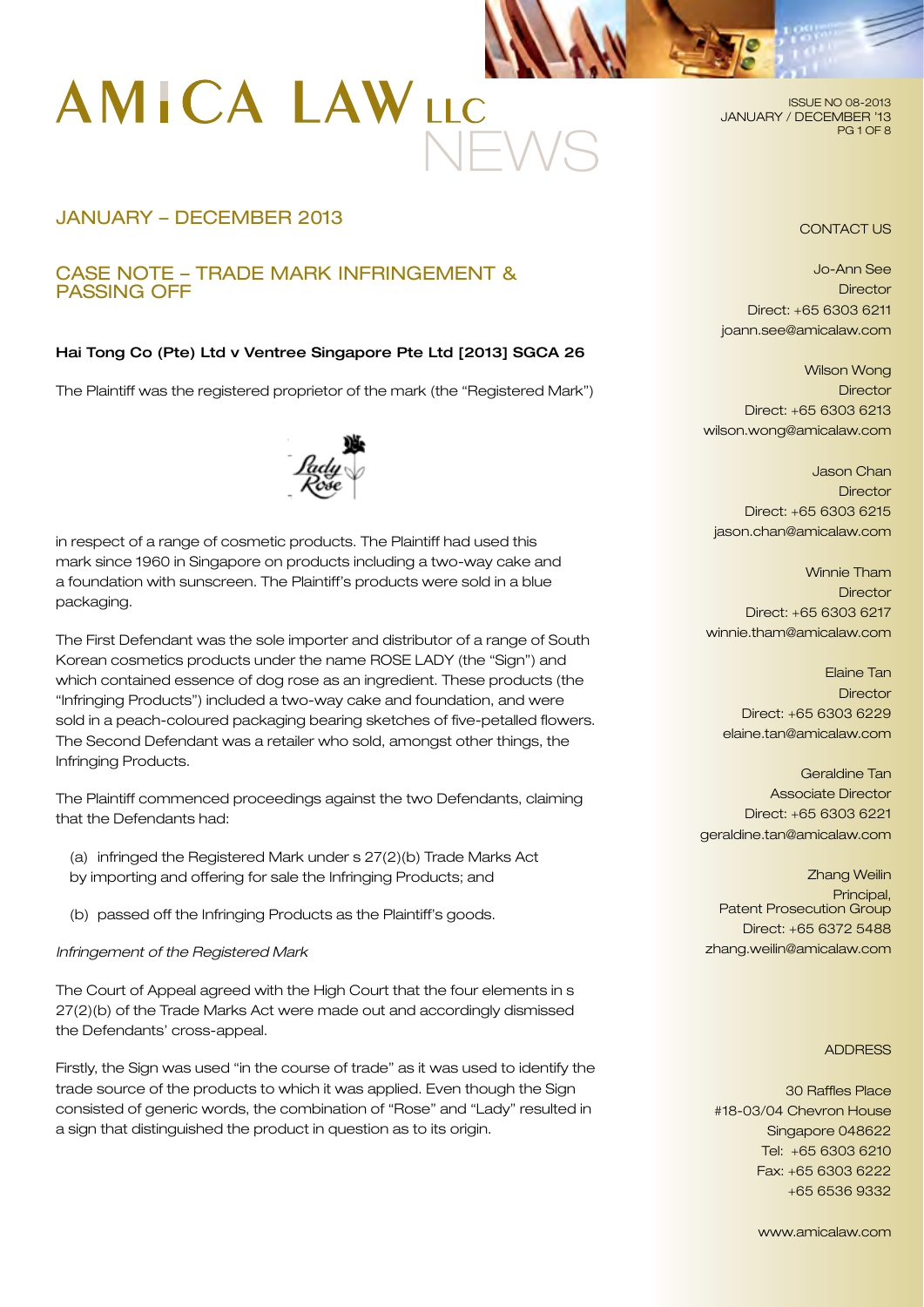

ISSUE NO 08-2013 JANUARY / DECEMBER '13 PG 2 OF 8

Second, the Court found that the Sign was visually, aurally and conceptually similar to the Registered Mark. The Court stressed that one should not adopt a mechanistic formula in relation to the three similarities. Additionally, marks must be considered in their totality without placing undue emphasis on any particular component of such marks unless such emphasis was warranted on the facts. Applying the principle of imperfect recollection, all three similarities were made out.

Thirdly, the Court of Appeal agreed with the High Court that the Sign was used on goods that were identical in nature to those for which the Registered Mark was registered.

Fourthly, the Court found that the above similarities were sufficient to lead to confusion amongst the relevant public. Importantly, the Court held that in assessing the likelihood of confusion it was permissible to take into account certain extraneous factors, such as those which bore upon:

- 1. the degree of similarity between the contesting marks;
- 2. the degree of similarity between the goods or services in relation to which these were to be used; and
- 3. the effect of the foregoing on the relevant segment of the public.

### *Passing off*

Applying the classic trinity of misrepresentation, goodwill and damage, the Court of Appeal disagreed with the High Court's finding that the latter two requirements were not made out and held that the Plaintiff's action in passing off succeeded.

Firstly, the Court found that there was misrepresentation since (a) the Registered Mark was distinctive, (b) there was a sufficient degree of similarity between the Registered Mark and the Sign and (c) there was a likelihood of confusion arising in the circumstances.

Secondly, the Court found that the Plaintiff had significant goodwill. The Plaintiff's development of a sustainable business over four decades was sufficient to warrant invoking the protection of the courts through an action in passing off.

Thirdly, the Court found that there was a likelihood of damage given the identical field of business activity and the likelihood of confusion in relation to the trade mark infringement claim. There was a real likelihood of damage to the Plaintiff's goodwill arising from the diversion of sales of "Lady Rose" products if consumers of the relevant segment of the public were led to believe that "Rose Lady" cosmetic products were associated with the Plaintiff.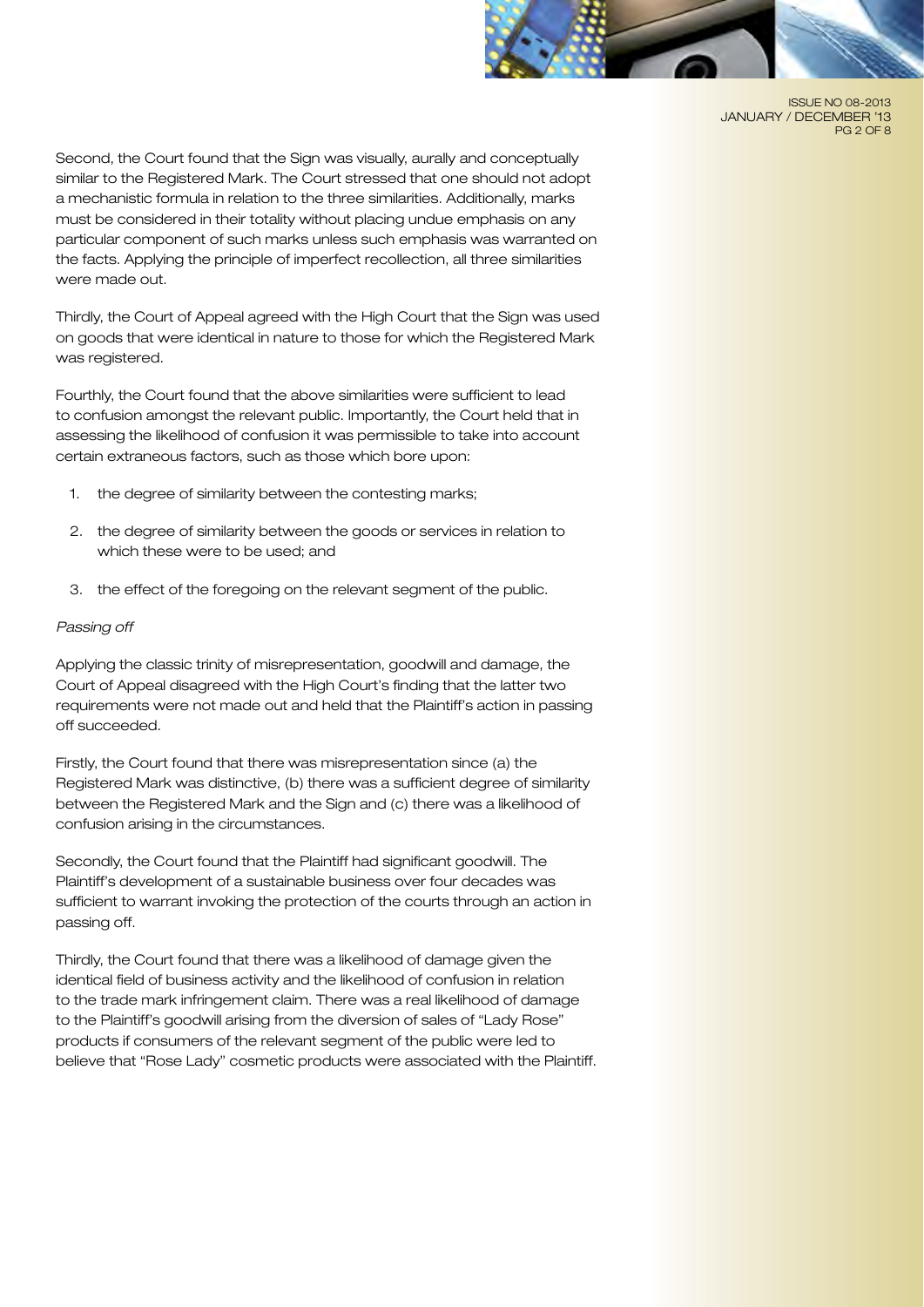#### ISSUE NO 08-2013 JANUARY / DECEMBER '13 PG 3 OF 8

## CASE NOTE – TRADEMARK INVALIDITY & WELL KNOWN MARKS

## Guy Neale and others v Nine Squares Pty Ltd [2013] SGHC 249

In 2000, a partnership of 4 individuals, Chondros, Kadek, Kotzamichalis, and Neale (the "Plaintiffs"), began operations of a restaurant called Ku De Ta in Bali. Nine Squares Pty Ltd (the "Defendant"), is the registered owner of two trade marks in Singapore bearing the name "KU DE TA" (collectively "the Singapore Marks").

Chondros, being a shareholder of the Defendant, used it as a management company for the restaurant. In 2004 the Defendant registered the "Ku De Ta" mark in Class 43 and in 2009, it registered the same in classes 9 (music) and 25 (apparel).

The Plaintiffs subsequently brought an action for:

- (a) a declaration that the Singapore Marks are held on trust for and should be transferred to the plaintiffs; or
- (b) invalidation of the Singapore Marks

### *The trust Issue*

The Court held that there was nothing in the parties' interaction and correspondence to evince any clear intention by Chondros or Nine Squares to hold the marks on express trust for the plaintiffs.

There was also no breach of fiduciary duty by which a constructive trust could be imposed on Chondros. At 2004 and 2009, there was no goodwill in Singapore belonging to the Plaintiffs which obligated Chondros not to procure the registration of the marks on the respective dates.

Additionally, usurpation of corporate opportunity could not be the basis of a fiduciary duty: at the dates of the registration of the Singapore Marks, it could not be said there was a real or substantial possibility that setting up in Singapore was a likely activity that the Ku De Ta Bali partnership would have entered into.

#### *Invalidation of the Singapore marks*

The Plaintiffs allege that the Singapore marks should be invalidated because:

- (a) at the dates of their registration, the "Ku De Ta" mark was well-known in Singapore;
- (b) the applications were made in bad faith;
- (c) there were passing-off considerations.

On the well-known mark point, the court found that there was insufficient evident the "Ku De Ta" mark was well-known in Singapore at the relevant dates – all advertising in relation to it was conducted only in Bali.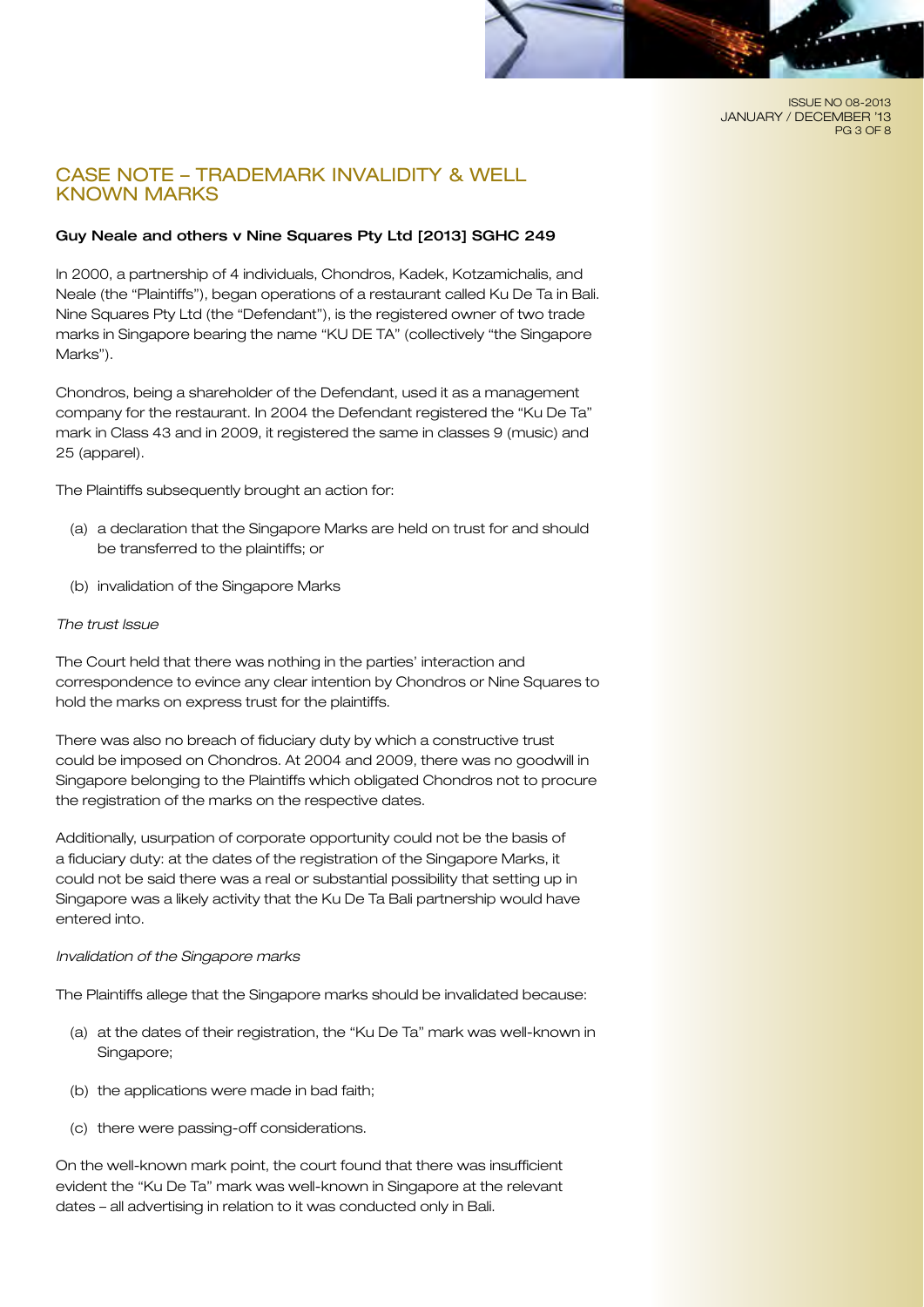ISSUE NO 08-2013 JANUARY / DECEMBER '13 PG 4 OF 8

On the bad faith point, the Court disagreed that the Defendant had acted in bad faith – there was no usurpation of corporate opportunity nor was there any goodwill in Singapore to misappropriate.

On the passing-off point, the Plaintiffs did not have a business presence in Singapore, which traditionally is fatal to a claim in passing-off. The court left open the possibility of departing from this 'hard-line' approach as more crucially the Plaintiffs did not have goodwill in Singapore. The Singapore Marks thus could not be invalidated on this ground.

Accordingly, the Singapore Marks were not invalidated.

## CASE NOTE – PASSING OFF & WELL KNOWN MARKS

### Motherhood Pte Ltd v Lau Elaine and others [2013] SGHC 258

Motherhood Pte Ltd (the "Plaintiff") ran a monthly print periodical dealing with issues relating to pregnancy, motherhood, and parenting issues. The Plaintiff also published other periodicals associated with the Plaintiff's Magazine on an annual basis under the names "Motherhood Baby Plus", "Motherhood Guide to Childcare" and "Motherhood Healthy Pregnancy. Additionally, the Plaintiff operated a Facebook page relating to the Magazine. Finally, the Plaintiff has since 1988 held an annual exhibition in Singapore under the "Motherhood" mark promoting goods and services relating to parenting issues.

The Defendants published an online periodical relating to parenting issues named "Today's Motherhood". The Defendants also created a Facebook page named "Today's Motherhood" on 17 June 2009.

The Plaintiff commenced proceedings against the Defendant, basing its claim on the tort of passing off and ss 55(2) and 55(3)(a) Trade Marks Act which allow a proprietor of a "well known trade mark" to restrain by injunction the use of its trade mark if the requirements of those sections were satisfied.

#### *Passing off*

Applying the classic trinity of misrepresentation, goodwill and damage, the High Court found that the latter two requirements were not made out and held that the Plaintiff's action in passing off failed.

On the misrepresentation requirement, the High Court held that "Motherhood", being a descriptive mark, should receive a lesser degree of protection, such that small differences may be sufficient to enable a defendant to avoid liability. This remained true even though "Motherhood" had attracted goodwill through prolonged use. In light of this, the Court held that the misrepresentation requirement was not made out because the two marks were sufficiently dissimilar both visually and aurally. Additionally, the relevant public, being more discerning and educated than the average person, would not be easily confused by superficial similarities in the titles.

Given that there was no misrepresentation, the Plaintiff could not suffer damage.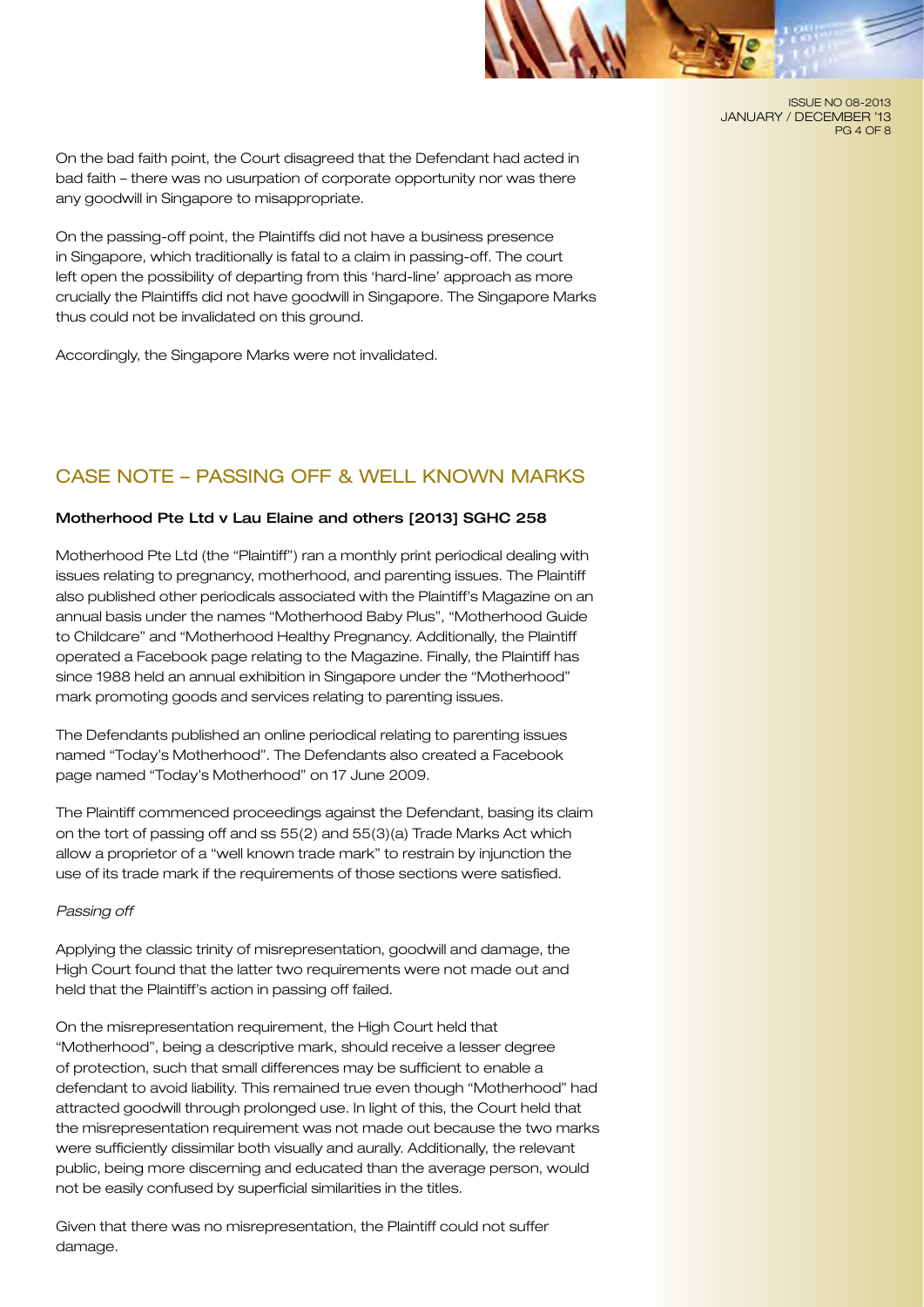

ISSUE NO 08-2013 JANUARY / DECEMBER '13 PG 5 OF 8

#### *Claim under the Trade Marks Act*

The claim under s55(2) Trade Marks Act failed because the Plaintiff failed to establish a likelihood of confusion.

Unlike s55(2), s55(3)(a) does not expressly require proof of a likelihood of confusion; it simply requires that the defendant's use of a similar or identical mark in relation to any goods or services would "indicate a connection" between those goods or services and the plaintiff, and is likely to damage the plaintiff's interests. However, the claim under s55(3)(a) also failed. The Court relied on the Court of Appeal case of Amanresorts, which is authority that s55(3)(a) also requires a likelihood of confusion to be shown.

Accordingly, the Plaintiff's claim under the Trade Marks Act was dismissed.

# CASE NOTE – PASSING OFF

## The Singapore Professional Golfers' Association v Chen Eng Waye [2013] 2 SLR 495

The Appellant was a non-profit golfing association. Its initials were "SPGA" and its shortened name was "Singapore PGA". Its objectives included promoting the sport of golf in Singapore and the interests of its professional golfer members. It had four categories of members, including "professionals" and "senior professionals".

The First Respondent was originally a member of the Appellant who was suspended participating in a non-sanctioned tournament. The First Respondent, together with his son (the Second Respondent), formed and registered the 3rd Respondent as a limited liability partnership on 25 November 2010. The 3rd Respondent was named "Singapore Senior PGA LLP" and its initials were "SSPGA". The 3rd Respondent's activities included organising golf tournaments and golf-related activities.

Subsequently, the 3rd Respondent advertised that it would conduct a Senior Professional Qualifying Test. Soon after this, the Appellant also announced that it would conduct a test for to qualify as senior professional golfers.

The Appellant brought a claim for the tort of passing off after the Respondents refused to cease their activities.

### *Passing off*

Applying the classic trinity of misrepresentation, goodwill and damage, the CA found that all three requirements were made out and held that the Plaintiff's action in passing off succeeded.

On the requirement of goodwill, the Court of Appeal held that the protection conferred by the tort could extend to non-commercial organisations. On the facts, the Appellant did have a measure of goodwill that extended to professional golfers' activities generally.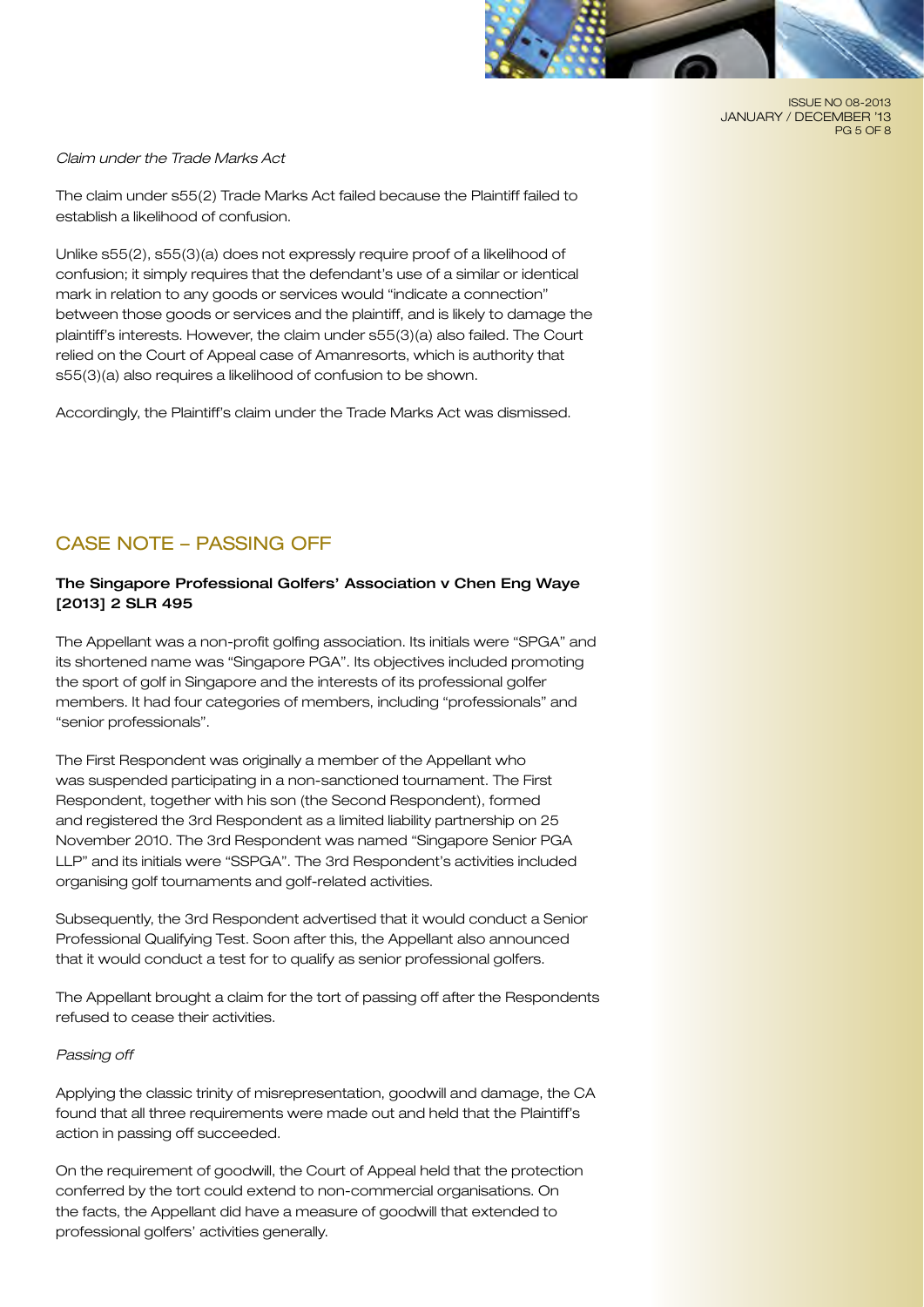ISSUE NO 08-2013 JANUARY / DECEMBER '13 PG 6 OF 8

On the requirement of misrepresentation, the Court found that the minor differences in the Appellant's and 3rd Respondent's name served to aggravate the likelihood of confusion. The word "Senior" in fact gave the distinct impression that the 3rd Respondent was a branch of the Appellant that was catering exclusively to the "Senior" arm of the golfing community. Accordingly, this requirement was made out.

The Court finally found that the requirement of damage was made out as well. Loss arising from damage to goodwill in relation to non-commercial associations, such as the Appellant, would include a loss of actual or prospective members and, therefore, a loss of subscriptions or other income derived from membership.

## CASE NOTE – WELL KNOWN MARKS & OPPOSITION **PROCEEDINGS**

### Idea Marketing SA v Formula One Licensing B.V. [2013] SGIPOS 8

Idea Marketing SA (the "Applicants"), applied to register the "F1H20" mark (the "Applicant Mark") in respect of classes 9, 25, 38, and 41. The Applicants were the global promoter of the F1 Powerboat World Championship. Use of the terms "F1" and "Formula 1" in the context of powerboating in Singapore first began in 1990, with the championship being held under various names, all involving the "F1" or "Formula 1" terms.

Formula One Licensing B.V. (the "Opponents"), are the trademark managers for the F1 Motor Championship. They were proprietors of numerous variants of the "F1", "Formula 1" and "Formula 1 Singapore Grand Prix" trademarks in Singapore, in various different classes. The Opponents filed their notices of opposition in Singapore against the registration of the Applicant's marks. Two key issues were before the Registrar:

- (a) Whether the Opponents' plain letter "F1" mark was "well known" in Singapore as at 11 January 2007. If so, the Opponents would be able to rely on this as an "earlier trade mark" that is similar to the Application Mark, "F1H2O", and thereby seek to prevent registration of the Application Mark;
- (b) Whether the Opponents could rely on their registered marks to oppose the application;

Regarding (a), Registrar found that at the relevant date, the plain F1 mark was not well-known in Singapore – the evidence suggested that the Plain F1 Mark was descriptive of a particular class or standard of sport in both motor racing and powerboat racing.

Regarding (b), the Registrar found that the Applicant Mark was sufficiently dissimilar from the Opponents' registered marks. The dominant feature of the Opponents' marks was a heavily stylized version of "F1", while the Applicant Mark was a straightforward, unembellished combination of letters and numbers.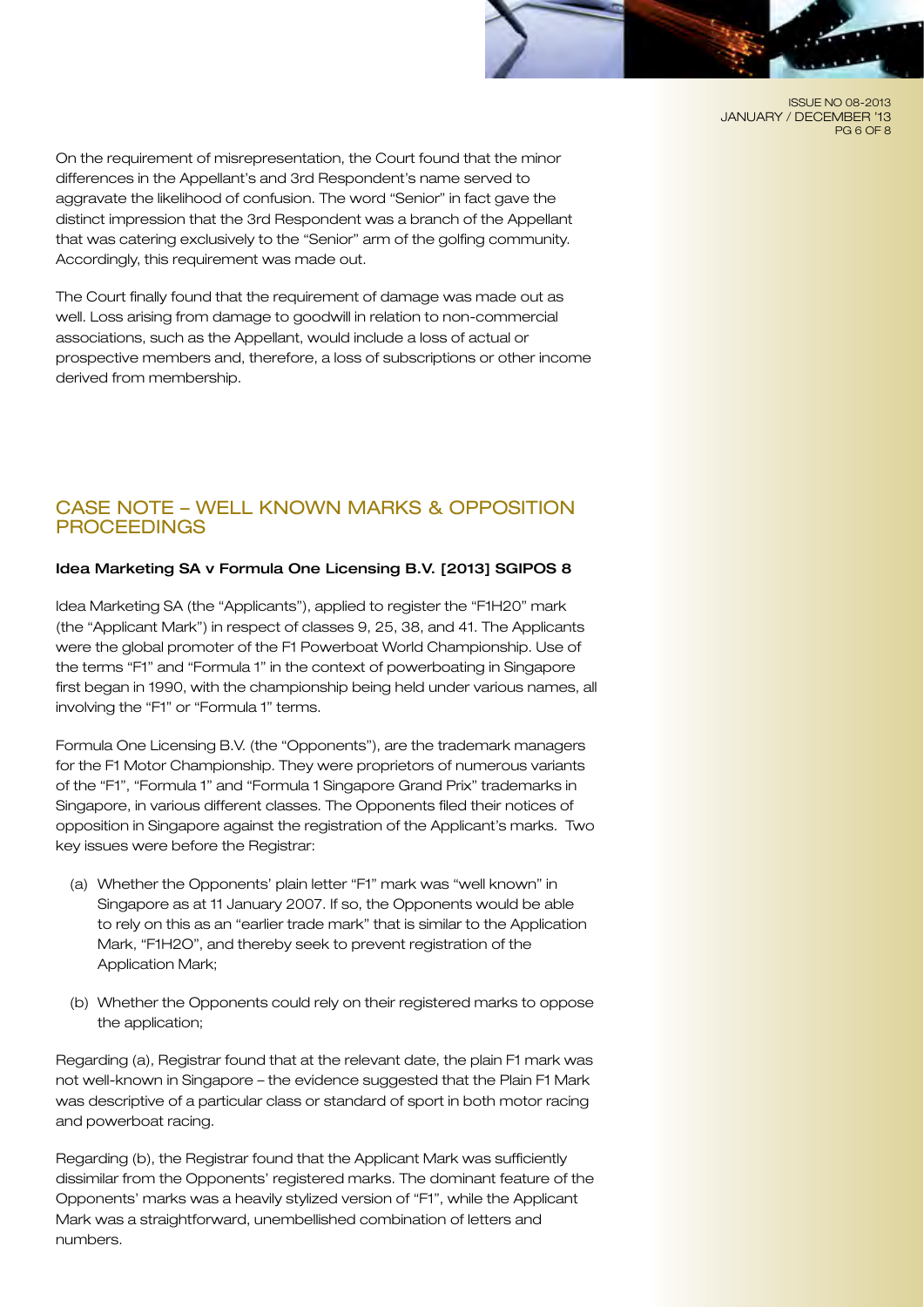

# CASE NOTE – PATENT AMENDMENTS

## Novartis AG and another v Ranbaxy (Malaysia) Sdn Bhd [2013] 2 SLR 117

The Defendant was a pharmaceutical company who sought to import pharmaceutical products which related to the Plaintiffs' Patent. The Plaintiffs commenced a suit, inter alia, seeking declarations that if the licences sought were granted, and the Defendant's products were imported and marketed in Singapore, the Patent would be infringed.

Subsequently, the Plaintiffs took out an application to amend the Patent claims to "enhance clarity, to highlight the inventive contributions of the Patent and to reduce the number of claims", as well as to "further distinguish the claims in the patent from the prior art".

The main issue before the Court was whether the Court should exercise its discretion to allow the amendment pursuant to s 83(1) Patents Act.

The Court held that its discretion to grant leave to amend the specifications of a patent under s 83(1) Patents Act was subject to s 84(3) ie, that no amendment shall be allowed if it resulted in the specification disclosing any additional matter, or extended the protection conferred by the patent. Once this threshold is passed, the court must then consider the following factors in deciding whether to allow the amendment:

(a) whether the patentee had disclosed all the relevant information with regard to the amendments;

- (b) whether the amendments were permitted in accordance with the statutory requirements;
- (c) whether the patentee delayed in seeking the amendments (and, if so, whether there were reasonable grounds for such delay);
- (d) whether the patentee had sought to obtain an unfair advantage from the patent; and
- (e) whether the conduct of the patentee discouraged the amendment of the patent.

On the facts, the s84(3) threshold was passed as the amendments sought to be made would lead to a narrowing, not expanding, of the scope of the patent. The Court then decided, in its discretion, to allow the amendment. Although the Plaintiffs were aware of prior art, cited in opposition proceedings before the European Patent Office in 2006 and 2009, their delay in amending the patent was not undue or reprehensible. The Plaintiffs had genuinely, and quite properly in the circumstances, thought that the prior art was irrelevant.